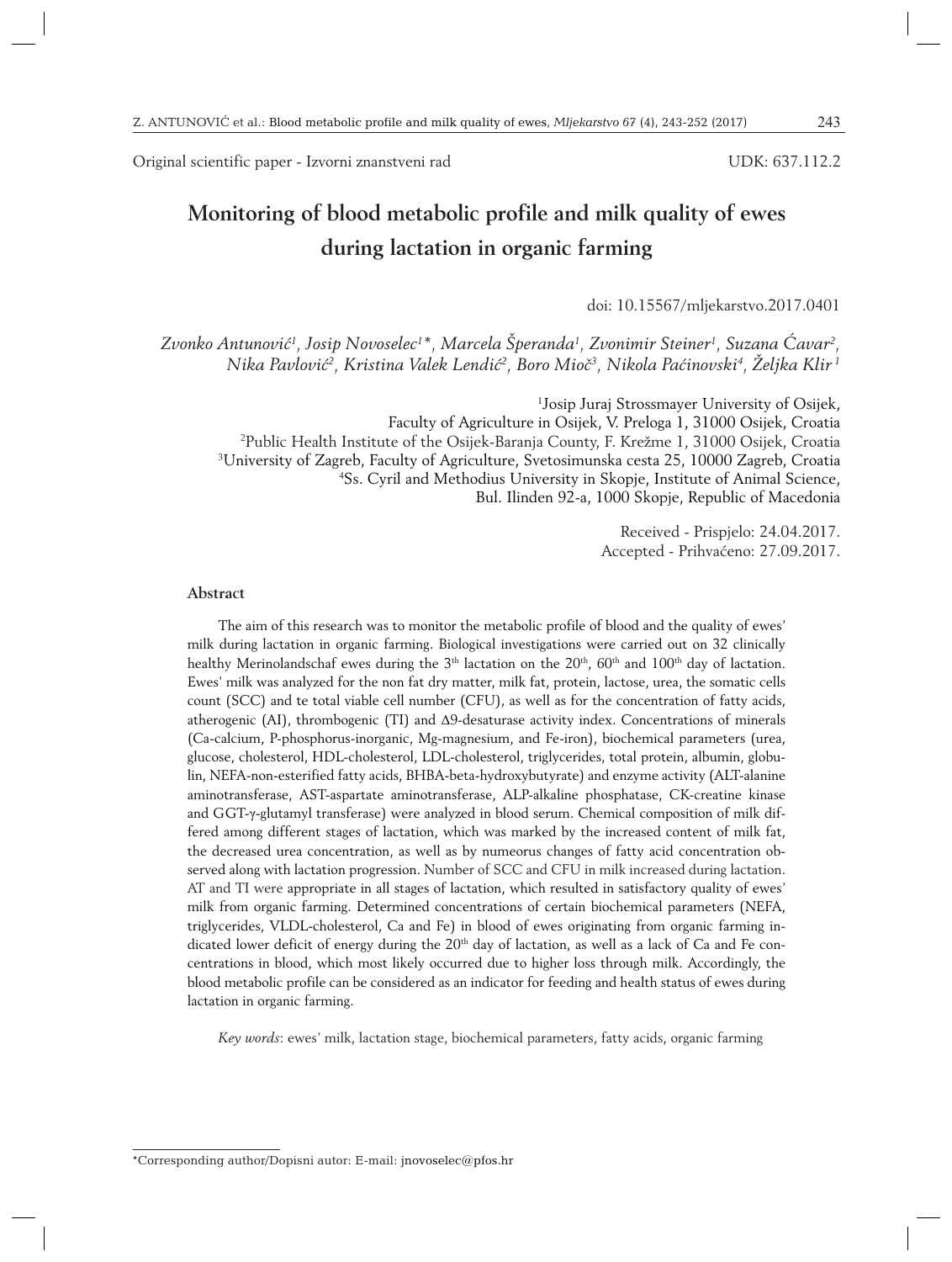### **Introduction**

Organic farming of ewes becomes increasingly important why a good quality control and monitoring of production are necessary. Ewes' health and feeding status also need to be monitored. The blood metabolic profile is an important laboratory diagnostic technique that can be used to assess the nutritional status and animal health (Herdth et al., 2000). Therefore, monitoring the metabolic profile of ewes in organic farming imposes as good quality measure of surveilance. Lactation is a very demanding period for an animal as its nutritional needs are increased. In conventional production during this period, especially in the first half of lactation, it is difficult to satisfy the nutritional requirements of animals because of high milk production. In early lactation, energy intake is lower if compared to animals' needs, indicating negative energy balance, which mobilizes body reserves. Consequently, significant changes may occur in the ewes in early lactation period, which can lead to metabolic disorders. Arfuso et al. (2016a) reported that cow adjusted to the resulting negative energy balance with the mobilization of lipids adipose tissue that, if excessive, could lead to many transition disorders compromising the offspring's growth and well-being. Mobilization of body reserves firstly activated body fat reserves and changes of NEFA and BHBA concentrations in blood serum of animals (Kokkonen et al., 2005; van Knegsel et al., 2007), as well as some other blood metabolites (insulin and glucose). However, in comparison to conventional system, ewes in organic farming have slightly worse production traits (Klir et al., 2013; Melissiova et al 2015), and lower risk of the above mentioned occurrence.

Organic farms aim for an ecological approximation of livestock production with minimal environment impact, rather than the maximization of production yields of animals (Angeles-Hernandez et al., 2014). Monitoring the metabolic profile by determining the concentration of biochemical parameters in the blood of small ruminants gives us a clearer picture of their nutritional and health status even before the changes are visible on an animal (Antunović et al., 2011; Šoch et al., 2011). It is almost indispensable in organic breeding, where permitted veterinary interventions are strictly regulated and limited (Arfuso et al., 2016b).

Milk quality is estimated according to the numerous physical, technological and nutritional factors. Basic chemical composition (fat, protein and lactose), physico-chemical properties and microingredients (minerals, vitamins, fatty acid, cholesterol, terpenes, etc.) of milk are usually used for assessment of milk quality. Milk from ruminants is a well known source of fatty acids important for human health (Tsiplakou et al., 2010). The content of those is however significantly dependant on the nutrition (De la Fuente al., 2009). Ewes' milk composition is well documented, although their blood metabolic profile during lactation in organic breeding still needs to be researched. The aim of this study was to monitor blood metabolic profile and quality of ewes' milk during lactation in organic farming.

#### **Material and methods**

# *Animals, locations of investigation, diets and analyses*

Biological investigations were carried out on 32 clinically healthy Merinolandschaf ewes during lactation. Ewes were kept on farm during winter season. Rearing and feeding of ewes was organized according to the Council Regulation (EC) 834/2007 on organic production. Ewes' selection was carried out according to the register of flock containing 200 ewes of Merinolandschaf breed. In addition to the uniform physical development, good health and good physical fitness, the criteria for selection of ewes were the age, number of lactations, ewes origin and litter size. Ewes were of an average age of 4 years in the  $3<sup>rd</sup>$  lactation with one lamb in litter. This research was performed during the year 2016 at the Ursic family farm (in Croatia, located 35 km south-east of Osijek,  $42.150^{\circ}$  N 52.647 $^{\circ}$  E), with mean annual temperature of 11.4 °C, mean annual humidity 87 % and sum of annual rainfall 704.6 L. From February to May 2016, monthly mean temperature for this area was 10.5 °C (range from -2.9 to 30.1 °C), mean monthly value for relative humidity was 87 % and the sum of rainfall was 252.1 L. For the mentioned period of time and the area, the calculated THI was 51.4. This area is located in the Baranja region at an altitude of approximately 91 meters. Ewes were tested in three periods according to the stage of lactation: 20<sup>th</sup>, 60<sup>th</sup> and 100<sup>th</sup> day of lactation (±5 days). Ewes were fed a feeding mixture (0.5 kg/day: 71 % corn, 10.5 % barley, 16.5 %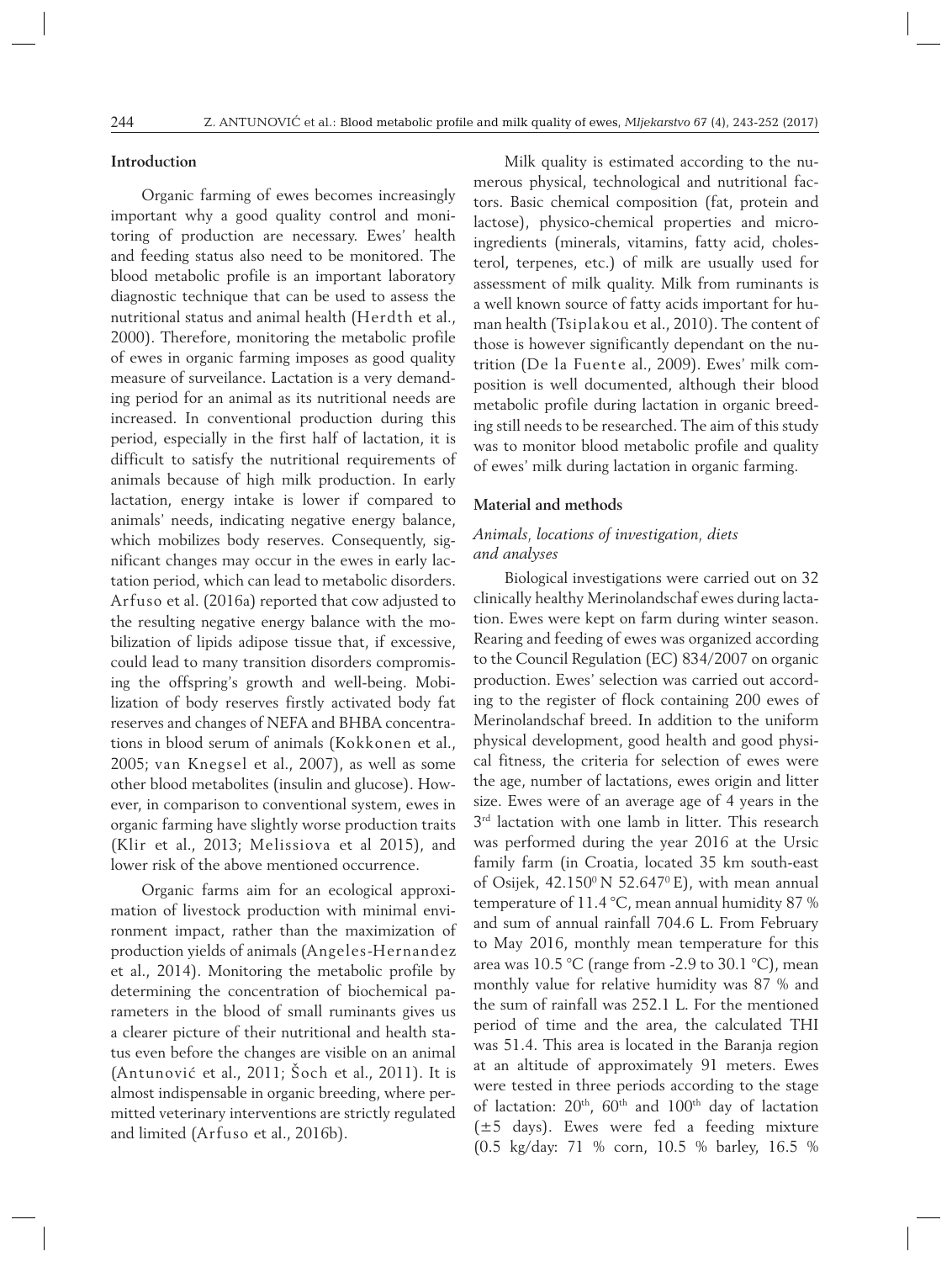soybean meal, 2 % mineral-vitamin premix) and meadow hay (*Lolium perenne, Lolium italicum, Phleum phleoides, Trifolium repens, Dactylis glomerata*) from organic farming *ad libitum*. Water was provided *ad libitum* to all ewes during the whole period of research. During the research lambs were kept with the ewes and were allowed to suckle *ad libitum*. One day prior to milk sampling, lambs were separated from their mothers.

Sampling of milk and blood was carried out by hand milking on the  $20<sup>th</sup>$ , 60<sup>th</sup> and 100<sup>th</sup> day of lactation. Milk samples were collected in plastic bottles (200 mL), which were placed into mobile coolers, chilled to 4 °C and transferred in that manner to ensure laboratory analysis within 24 hours. Ewes' milk was analyzed for the non fat dry matter, milk fat, protein, lactose, urea, somatic cell count (SCC) and the total viable cell counts (CFU). The non fat dry matter was determined by subtracting the milk fat from the dry matter which is determined by drying. Analysis of fat, protein, lactose and urea concentrations in milk was carried out by infrared spectrometry (HRN EN ISO 9622: 2001) on the MilkoScan FT 6000 analyzer within the Comby system. Somatic cells count was determined by a fluoro-opto-electronic method (HRN EN ISO 13366-2/ Correction. 1. 2007) using a Fossomatic 5000 analyzer, and the number of CFU with epifluorescent method of flow cytometry (IDF 161A: 1995). In order to the obtain normal distribution of SCC and CFU, values were expressed as logarithms (log 10).

Milk fat separation was ensured by mixing a specific volume of milk with selected organic solvents (ammonia, ethanol, ether, petroleum ether) to allow the solution to stand in order to separate the layers. An aliquot of supernatant was evaporated and dried in oven until reaching a constant weight (Trajković et al., 1983).

The fatty acid methyl esters were prepared by a gas chromatography according to the HRN EN ISO 12966-2:2011 standard. Conditions and method applied corresponded to the HRN EN ISO 12966-1:2015 standard. The samples were analyzed by a gas chromatograph 7890B (Agilent Technologies, USA), using a 100 m working capillary column Rtx®-2560 (biscyanopropyl polysiloxane) with a diameter of 0.25 mm and the thickness of the stationary phase 0.20 microns (Restek, USA), a splitsplitless injector (temperature 225 °C and pressure of 35.8 psi) with flame-ionization detector and temperature of 250 °C. The used 1  $\mu$ L of sample volume was injected into the system. In the beginning, oven temperature was 100 °C with holding time for 4 minutes, which was increasing with a rate of 3 °C/min to 240 °C/min and holding for 11 minutes. Run time was 61.67 minutes. Carrier gas was nitrogen (99.9999 %) at a constant flow rate of 1.2 mL/min. The hydrogen flow was 30 mL/min, air flow was 250 mL/min, and the makeup gas flow (nitrogen) was 45 mL/min.

Table 1. Chemical and fatty acid composition of feed mixture and hay

| Indicators               | Feed mixture    | Hay   |  |  |  |  |
|--------------------------|-----------------|-------|--|--|--|--|
| Chemical composition (%) |                 |       |  |  |  |  |
| Dry matter               | 89.77           | 93.81 |  |  |  |  |
| Crude proteins           | 14.73           | 9.97  |  |  |  |  |
| Ether extract            | 2.95            | 0.97  |  |  |  |  |
| Crude fiber              | 3.30            | 32.51 |  |  |  |  |
| <b>NDF</b>               | 9.13            | 66.41 |  |  |  |  |
| Ash                      | 3.85            | 5.55  |  |  |  |  |
| NEL, MJ/kg               | 7.26            | 4.71  |  |  |  |  |
|                          | Fatty acids (%) |       |  |  |  |  |
| C4:0                     | N <sub>D</sub>  | 0.43  |  |  |  |  |
| C12:0                    | <b>ND</b>       | 0.46  |  |  |  |  |
| C14:0                    | 0.08            | 0.99  |  |  |  |  |
| C14:1                    | <b>ND</b>       | 0.22  |  |  |  |  |
| C15:0                    | N <sub>D</sub>  | 0.72  |  |  |  |  |
| C16:0                    | 16.15           | 38.70 |  |  |  |  |
| Cl6:1                    | 0.13            | 0.51  |  |  |  |  |
| C17:0                    | 0.10            | 0.57  |  |  |  |  |
| C18:0                    | 2.52            | 3.68  |  |  |  |  |
| C18:1 c9                 | 26.32           | 6.82  |  |  |  |  |
| C18:2 t9,12              | N <sub>D</sub>  | 0.64  |  |  |  |  |
| C18:2 c9,12              | 51.19           | 18.06 |  |  |  |  |
| C20:0                    | 0.43            | 1.15  |  |  |  |  |
| C20:1 c11                | 0.31            | 0.54  |  |  |  |  |
| C18:3 c9c12 c15          | 2.14            | 21.80 |  |  |  |  |
| C21:0                    | ND              | 0.55  |  |  |  |  |
| C22:0                    | 0.25            | 1.41  |  |  |  |  |
| C22:1                    | ND              | 0.55  |  |  |  |  |
| C20:4                    | 0.07            | 0.84  |  |  |  |  |
| C24:0                    | 0.31            | 1.36  |  |  |  |  |
| <b>SFA</b>               | 19.83           | 50.02 |  |  |  |  |
| <b>UFA</b>               | 80.17           | 49.98 |  |  |  |  |
| <b>MUFA</b>              | 26.76           | 8.64  |  |  |  |  |
| <b>PUFA</b>              | 53.40           | 41.34 |  |  |  |  |

NDF-neutral detergent fiber, NEL-net energy for lactation, SFA-saturated fatty acids, UFA-unsaturated fatty acids, MUFA-monounsaturated fatty acids, PUFA-polyunsaturated fatty acids, ND-not determined.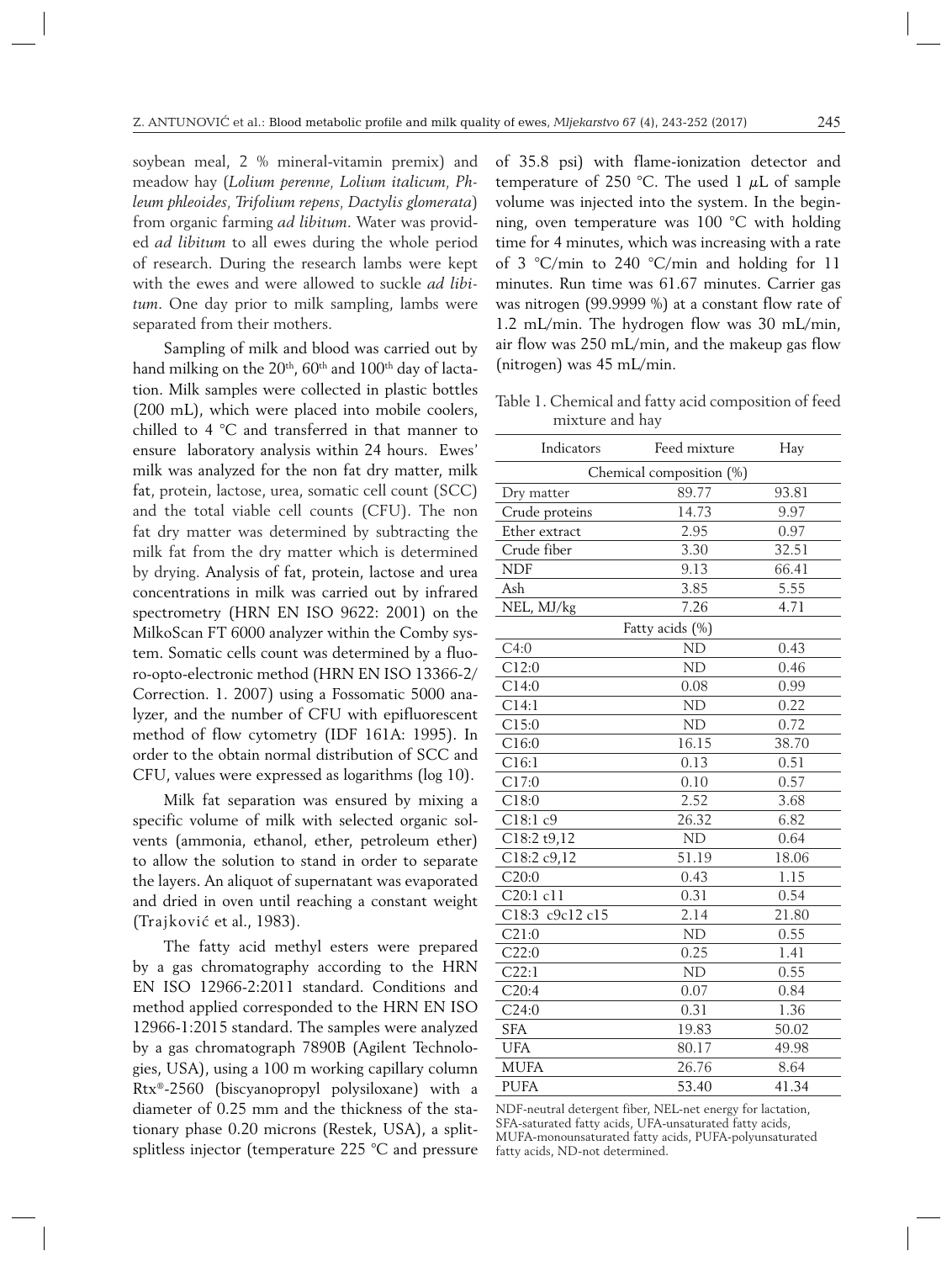Fatty acid methyl esters were identified by comparing retention times of 37 fatty acid methyl ester standards and samples analyzed under the same conditions. Prior to analyzing the samples and standards, a certified reference material (CRM) was prepared and analyzed under the same conditions.

The result was expressed as percentage (%) of individual fatty acids in the total fatty acids. The detection limit was 0.01 %.

Atherogenic (AI) and thrombogenic (TI) indices of milk were calculated according to the Ulbricht and Southgate (1991) equations:

 $AI=[(12:0+4(14:0)+16:0]/[(n6+n3)PUFA+18:1+\Sigma MUFA]$  $TI = (14:0 + 16:0 + 18:0)/[(0.5 \times 18:1) + 0.5(\Sigma MUFA) + 0.5(n6PUFA) + 3(n3PUFA) + (n3PUFA/n6PUFA)]$ 

Index of  $\Delta^9$ -desaturase activity was determined from the following ratios: C14:1/C14:0, C16:1/C16:0 and C18:1/C18:0.

After morning feeding blood samples were collected from the jugular vein (10 mL) into serum Vacutainer tubes (Venoject®, Sterile Terumo Europe, Leuven, Belgium) with addition of the ethylenediamine tetra-acetic acid (EDTA). The EDTA tubes were inverted several times to ensure adequate mixing of the blood with anticoagulant. Blood serum was separated by centrifugation (10 minutes) at a speed of 3000/minute. Concentrations of minerals (Ca-calcium, P-phosphorus-inorganic, Mg-magnesium, and Fe-iron), biochemical parameters (urea, glucose, cholesterol, HDL-cholesterol, LDL-cholesterol, triglycerides, total protein, albumin, globulin, NEFA-non-esterified fatty acids, BHBA-beta-hydroxybutyrate) and enzyme activity (ALT-alanine aminotransferase, AST-aspartate aminotransferase, ALP-alkaline phosphatase, CK-creatine kinase and GGT γ-glutamyl transferase) were analyzed on the Olympus AU400 device (Beckman Coulter, Tokyo, Japan) at 37 °C. Olympus System Reagents (OSR) were manufactured and distributed by Olympus Diagnostic GmbH (Irish Branch), Lismeehan, Ireland. The concentration of NEFA was measured with the enzymatic colorimetric method (Randox Laboratories Ltd., Crumlin, UK) and the concentration of BHBA was measured with the colorimetric method (RANBUT, Laboratories Ltd., Crumlin, UK). Concentration of VLDL (very low density lipoproteins) was calculated with triglycerides/5.

#### *Statistical analysis*

Data were analyzed with the statistical software SAS 9.3®. The results of milk and blood were presented as arithmetic mean and standard error of mean estimated with MEANS procedure. Data were analyzed with one way repeated measures ANOVA. Means were compared by applying the Tukey test and the differences between lactation stages were declared significant at P<0.05 level.

## **Results and discussion**

Table 2 presents chemical composition, as well as number of somatic cells and CFU of ewes' milk from organic farming through different lactation stages. Most of the analyzed parameters of milk chemical composition from organic farming significantly differed among different lactation stages. The milk fat content, the somatic cells count and CFU significantly increased from  $20<sup>th</sup>$  to  $100<sup>th</sup>$  day of lactation, while the concentration of urea significantly decreased on the  $100<sup>th</sup>$  day, compared to the  $20<sup>th</sup>$  day of lactation. The composition of milk changes during lactation, and is characterized by increased fat content and somatic cells count (Pulina and Nudda, 2004). Melissiova et al. (2015) obtained similar content of lactose, dry matter and protein, as well as slightly higher content of fat in ewes' milk from organic farming in Greece. Opposite results were determined by Kraličkova et al. (2012), who reported significant effect of lactation stage on content of dry matter, proteins and lactose in organic milk of East Frisian sheep in Czech Republic. These differences were determined by monitoring the sheep from the 75<sup>th</sup> to 190<sup>th</sup> day of lactation, which was probably the reason for the obsereved changes.

Novotna et al. (2009) examined milk samples from the organic production of crossbred sheep (50 % Lacaune, 37.5 % East Friesian and 12.5 % Improved Wallachian) and reported a significant increase in most of the basic milk ingredients (dry matter, protein, fat) within the lactation period, except for the lactose content, which remained constant and decreased at the end of lactation. In the milk of Istrian Pramenka sheep kept in organic farming in Slovenia, Klir et al. (2013) determined higher contents of fat (7.48 %) and protein (6.13 %), but lower lactose content (3.93 %). Such data might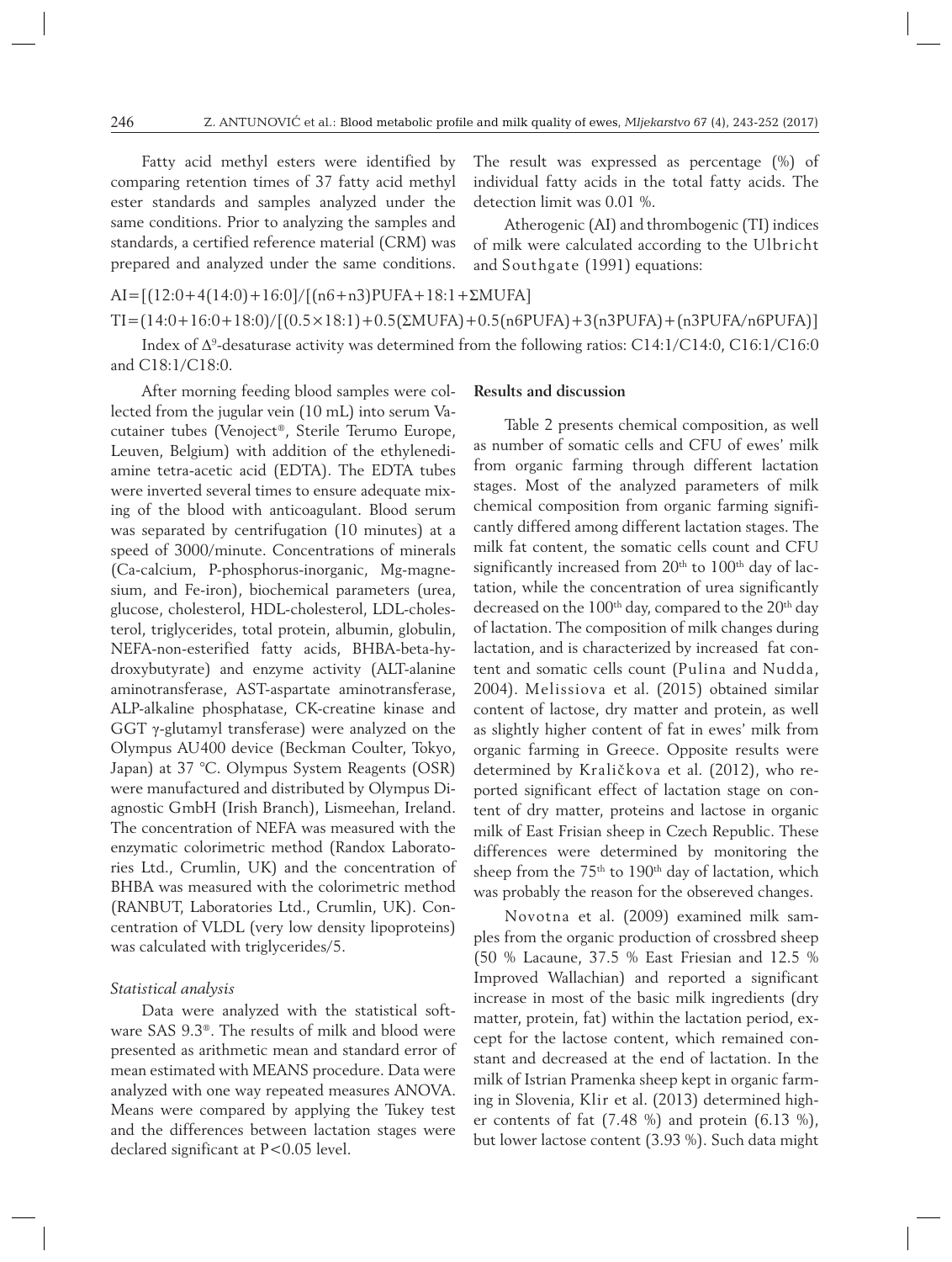be associated with longer lactation (197 days), if compared to the current research. In comparison to data relating fat content of milk exaimend by Klir et al. (2013), lower content in milk of sheep from organic farming was associated with duration of suckling period of lambs, when sheep withhold milk and keep it for lamb, and when known that the last jets are the richest in milk fat.

Table 3 presents concentration of fatty acids in organic ewes' milk, atherogenic (AI) and thrombogenic (TI) indices and activity of  $\Delta^9$ -desaturase, during different lactation stages. Most of the short-, medium- and long-chain fatty acids significantly differed among lactation stages (P≤0.026). In the present research, concentration of oleic acid significantly (P<0.05) decreased on the  $60<sup>th</sup>$  and  $100<sup>th</sup>$ day (23.01 and  $22.17 g/100 g$ , respectively), if compared to the 20<sup>th</sup> day of lactation (26.39 g/100 g). Similarly, significant decrease in linolenic acid was determined on the  $60<sup>th</sup>$  (0.78 g/100 g) and 100<sup>th</sup> day  $(0.76 \text{ g}/100 \text{ g})$ , if compared to the  $20^{\text{th}}$  day (1.04 g/100 g). The results proved a significant (P<0.05) increase in the total saturated fatty acids (SFA), as well as a decrease  $(P<0.05)$  in the total unsaturated fatty acids (UFA) and monounsaturated fatty acids (MUFA) as lactation progressed. Chilliard et al. (2003) noted that, when energy balance was negative, animal mobilized lipids stored in adipose tissue, which explained that 59 % of milk variability C18:0 and C18:1 was linked to changes in energy balance. After the lactation peak, greater part of exogenous fatty acids was taken up by the adipose tissue (Chilliard, 1993). In milk of Karagouniko

and Chios ewes in Greece, Sinannoglou et al. (2015) determined significant decrease of C4:0 and total polyunsaturated fatty acids (PUFA), as well as significant increase of C14:0, C15:0, C16:0 and C20:0 concentrations. De la Fluente et al. (2009) examined milk of Churra sheep and found asignificant effect of lactation stage on the most of fatty acids´ concentrations. The ALA concentration varied between 0.76 and 1.04 g/100 g in ewes' milk, which was generally adequate in all stages, and was influenced by feeding mixtures and hay fatty acid profile (Table 1).

In the present research, the values of AI and TI significantly increased during the lactation and were adequate (<3). Similar AI and TI results in milk of ewes in Greece were observed by Sinannoglou et al. (2015). Atherogenic and thrombogenic indices showed that C12:0, C14:0 and C16:0 fatty acids were atherogenic, while C14:0, C16:0 and C18:0 were thrombogenic (Ulbricht and Southgate, 1991). In the present research, significant activity of index  $\Delta^9$ -desaturase was determined only for the ratio of C14:1/C14:0, which was increasing, while the other two ratios were not significantly different with respect to the stage of lactation. The above changes showed that the ratio of C14:1/C14: 0 was the best indicator of  $\Delta^9$ -desaturase because the concentration of C14:0 in the milk fat was product of *de novo* synthesis in the mammary gland, while the fatty acid C16:0 and C18:0 may be absorbed in the intestine (Cabiddu et al., 2005). Results of the present research indicate a satisfactory quality of ewes' milk produced in organic farming.

|  | Table 2. Chemical composition, somatic cell counts (SCC) and total viable cell count (CFU) in ewes' milk |  |  |  |  |  |
|--|----------------------------------------------------------------------------------------------------------|--|--|--|--|--|
|  | from organic farming                                                                                     |  |  |  |  |  |

|                               |                   | Lactation stage, days (mean) |                    |            |          |
|-------------------------------|-------------------|------------------------------|--------------------|------------|----------|
| Parameters                    | 20 <sup>th</sup>  | 60 <sup>th</sup>             | 100 <sup>th</sup>  | <b>SEM</b> | P-values |
| Dry matter without fat $(\%)$ | 11.25             | 11.06                        | 11.03              | 0.06       | 0.179    |
| Milk fat $(\%)$               | 4.31 <sup>a</sup> | 4.97 <sup>ab</sup>           | 5.45 <sup>b</sup>  | 0.13       | 0.004    |
| Protein $(\%)$                | 5.26              | 5.19                         | 5.10               | 0.06       | 0.616    |
| Lactose $(\% )$               | 4.87              | 4.75                         | 4.82               | 0.03       | 0.108    |
| Urea $(mg/dL)$                | $40.50^{\circ}$   | $39.20^{ab}$                 | 33.35 <sup>b</sup> | 0.69       | 0.046    |
| $log_{10}$ (SCC), mL          | 5.22 <sup>a</sup> | $5.24$ <sup>ab</sup>         | 5.60 <sup>b</sup>  | 0.07       | 0.049    |
| $log_{10}$ (CFU), mL          | 3.50 <sup>a</sup> | 3.98 <sup>ab</sup>           | 4.38 <sup>b</sup>  | 0.12       | 0.031    |

sd-standard deviation; SEM-standard error of mean

a,bdata within the same row with different superscripts differ significantly  $(P < 0.05)$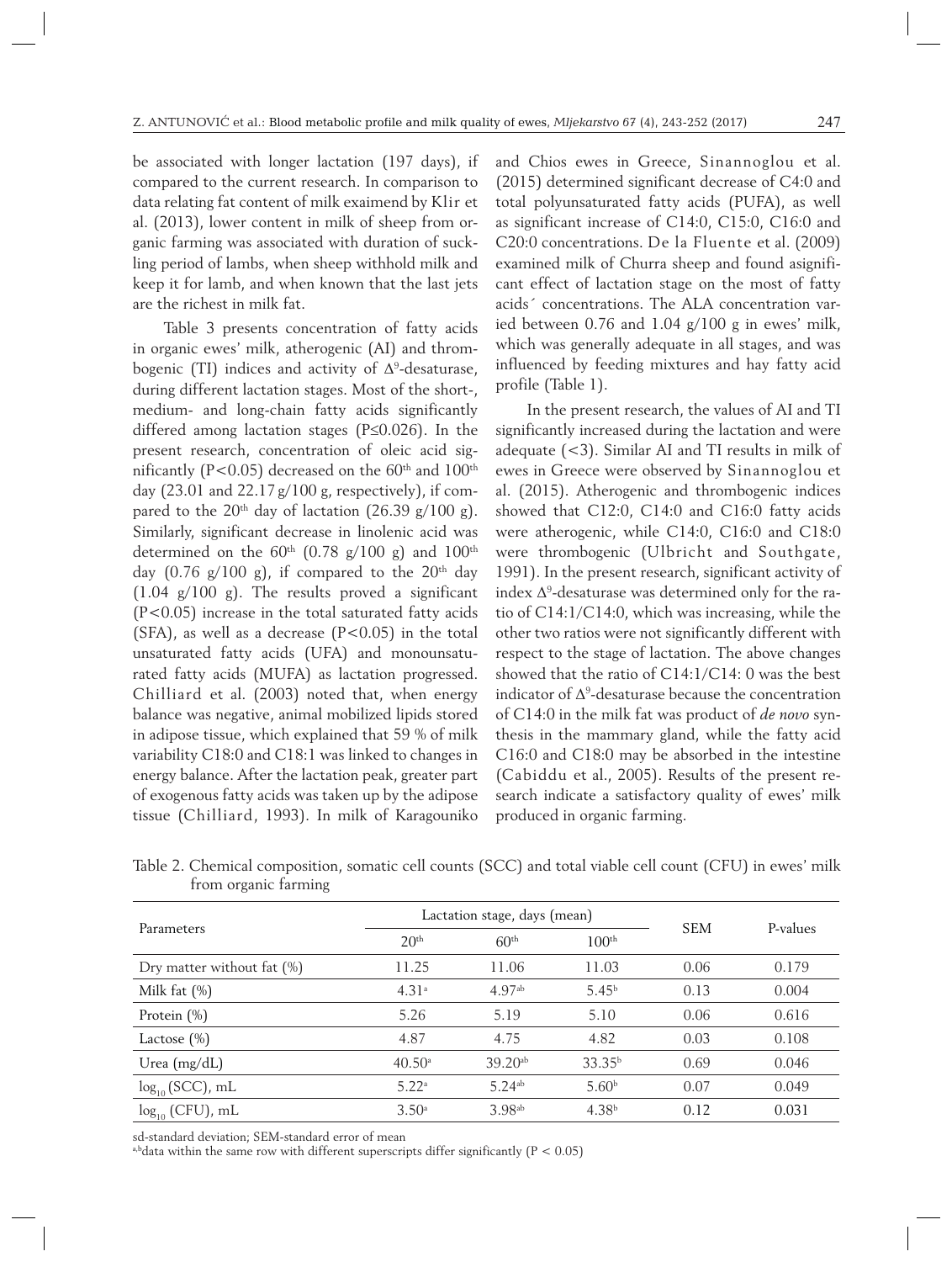| Fatty acids     |                     | Lactation stage, days (mean) | <b>SEM</b>          | P-values |         |
|-----------------|---------------------|------------------------------|---------------------|----------|---------|
|                 | 20 <sup>th</sup>    | 60 <sup>th</sup>             | 100 <sup>th</sup>   |          |         |
| C4:0            | 1.23 <sup>a</sup>   | 1.08 <sup>b</sup>            | 1.09 <sup>b</sup>   | 0.02     | < 0.001 |
| C6:0            | 1.44                | 1.51                         | 1.48                | 0.02     | 0.454   |
| C8:0            | $1.65^{b}$          | $1.87$ <sup>a</sup>          | 1.77 <sup>ab</sup>  | 0.03     | 0.026   |
| C10:0           | 5.67 <sup>b</sup>   | 7.09a                        | $6.75^{a}$          | 0.15     | < 0.001 |
| C11:0           | 0.06 <sup>b</sup>   | $0.10^a$                     | $0.11$ <sup>a</sup> | 0.005    | < 0.001 |
| C12:0           | 3.77 <sup>b</sup>   | 4.96 <sup>a</sup>            | $4.83$ <sup>a</sup> | 0.12     | < 0.001 |
| C13:0           | 0.11 <sup>b</sup>   | $0.14$ <sup>a</sup>          | $0.12^{\rm ab}$     | 0.004    | 0.012   |
| C14:0           | 10.01 <sup>b</sup>  | 11.69a                       | $12.22^a$           | 0.17     | < 0.001 |
| C14:1           | 0.09 <sup>b</sup>   | $0.16^{\rm a}$               | 0.17 <sup>a</sup>   | 0.01     | < 0.001 |
| C15:0           | 1.26 <sup>b</sup>   | $1.53^{a}$                   | $1.55^{a}$          | 0.03     | < 0.001 |
| C16:0           | 24.48 <sup>b</sup>  | $25.88^{a}$                  | 26.57a              | 0.23     | < 0.001 |
| Cl6:1           | $0.65^{\rm b}$      | $0.72^{\mathrm{a}}$          | $0.75^{\mathrm{a}}$ | 0.01     | 0.001   |
| C17:0           | 1.23                | 1.16                         | 1.16                | 0.02     | 0.206   |
| C17:1 c10       | $0.40$ <sup>a</sup> | 0.24 <sup>b</sup>            | $0.39$ <sup>a</sup> | 0.02     | < 0.001 |
| C18:0           | 13.61 <sup>a</sup>  | 12.24 <sup>b</sup>           | 11.90 <sup>b</sup>  | 0.19     | < 0.001 |
| C18:1 t9        | $2.05^{\mathrm{a}}$ | $1.54^{b}$                   | 1.41 <sup>b</sup>   | 0.04     | < 0.001 |
| $C18:1$ (OA)    | 26.39a              | 23.01 <sup>b</sup>           | 22.17 <sup>b</sup>  | 0.35     | < 0.001 |
| C18:2 t9 t12    | $0.20$ <sup>a</sup> | $0.17^{\rm ab}$              | 0.13 <sup>b</sup>   | 0.007    | < 0.001 |
| $Cl8:2$ (LA)    | 2.59                | 2.19                         | 2.36                | 0.07     | 0.088   |
| C20:0           | 0.41c               | 0.50 <sup>b</sup>            | $0.56^{\mathrm{a}}$ | 0.01     | < 0.001 |
| C18:3 c6 c9 c12 | 0.02 <sup>b</sup>   | 0.06 <sup>a</sup>            | $0.05^{\mathrm{a}}$ | 0.005    | 0.002   |
| C20:1           | 0.08 <sup>b</sup>   | $0.12^{\rm a}$               | $0.10^{\rm ab}$     | 0.01     | 0.011   |
| $C18:3$ (ALA)   | $1.04^{\mathrm{a}}$ | $0.78^{b}$                   | $0.76^{\rm b}$      | 0.03     | < 0.001 |
| C21:0           | $0.87$ <sup>a</sup> | 0.46 <sup>b</sup>            | 0.60 <sup>b</sup>   | 0.03     | < 0.001 |
| C20:2           | 0.04                | 0.02                         | 0.02                | 0.005    | 0.056   |
| C22:0           | $0.14^{b}$          | $0.14^{b}$                   | $0.25$ <sup>a</sup> | 0.008    | < 0.001 |
| C20:3           | 0.003               | 0.01                         | 0.006               | 0.001    | 0.734   |
| C20:4           | 0.06 <sup>c</sup>   | 0.19 <sup>a</sup>            | 0.13 <sup>b</sup>   | 0.008    | < 0.001 |
| C23:0           | 0.17 <sup>b</sup>   | 0.06 <sup>c</sup>            | $0.22^{\rm a}$      | 0.01     | < 0.001 |
| C22:2           | 0.06 <sup>ab</sup>  | 0.05 <sup>b</sup>            | $0.08^{\rm a}$      | 0.006    | 0.050   |
| C24:0           | 0.05 <sup>b</sup>   | 0.07 <sup>b</sup>            | $0.13$ <sup>a</sup> | 0.006    | < 0.001 |
| C20:5 (EPA)     | 0.09a               | 0.09 <sup>a</sup>            | 0.06 <sup>b</sup>   | 0.007    | 0.022   |
| C24:1           | 0.02 <sup>b</sup>   | $0.05^{\rm a}$               | $0.07^{\rm a}$      | 0.005    | < 0.001 |
| C22:6 (DHA)     | 0.10                | 0.10                         | 0.09                | 0.005    | 0.967   |
| <b>SFA</b>      | 66.16 <sup>b</sup>  | 70.47 <sup>a</sup>           | 71.30 <sup>a</sup>  | 0.42     | < 0.001 |
| UFA             | 33.84 <sup>a</sup>  | 29.53 <sup>b</sup>           | 28.70 <sup>b</sup>  | 0.42     | < 0.001 |
| <b>MUFA</b>     | $29.68^{\circ}$     | 25.85 <sup>b</sup>           | 25.06 <sup>b</sup>  | 0.38     | < 0.001 |
| <b>PUFA</b>     | 4.16                | 3.68                         | 3.64                | 0.09     | 0.058   |
| AI              | 2.08 <sup>b</sup>   | 2.67a                        | $2.84^{a}$          | 0.06     | < 0.001 |
| TI              | 1.47 <sup>b</sup>   | 1.73a                        | $1.84^{\circ}$      | 0.03     | < 0.001 |
|                 |                     | $\Delta^9$ -desaturase index |                     |          |         |
| C14:1/C14:0     | 0.009 <sup>b</sup>  | $0.014$ <sup>a</sup>         | $0.014^{a}$         | 0.0004   | < 0.001 |
| C16:1/C16:0     | 0.027               | 0.028                        | 0.028               | 0.0004   | 0.188   |
| C18:1/C18:0     | 1.947               | 1.903                        | 1.890               | 0.025    | 0.628   |

Table 3. Concentration of fatty acids (g/100 g fatty acids), atherogenic (AI), thrombogenic (TI) and  $\Delta^{\rm 9}$ -desaturase indices in ewes' milk during different lactation stages

Sd-standard deviation; SEM-standard error of mean; OA-oleic acid; LA-linoleic acid; ALA-alpha-linolenic acid;

EPA-eicosapentaenoic acid; DHA-docosahexaenoic acid; SFA-saturated fatty acids; UFA-unsaturated fatty acids;

MUFA-monounsaturated fatty acids; PUFA-polyunsaturated fatty acids; AI-Atherogenic index; TI-thrombogenic index. a,bdata within the same row with different superscripts differ significantly  $(P<0.05)$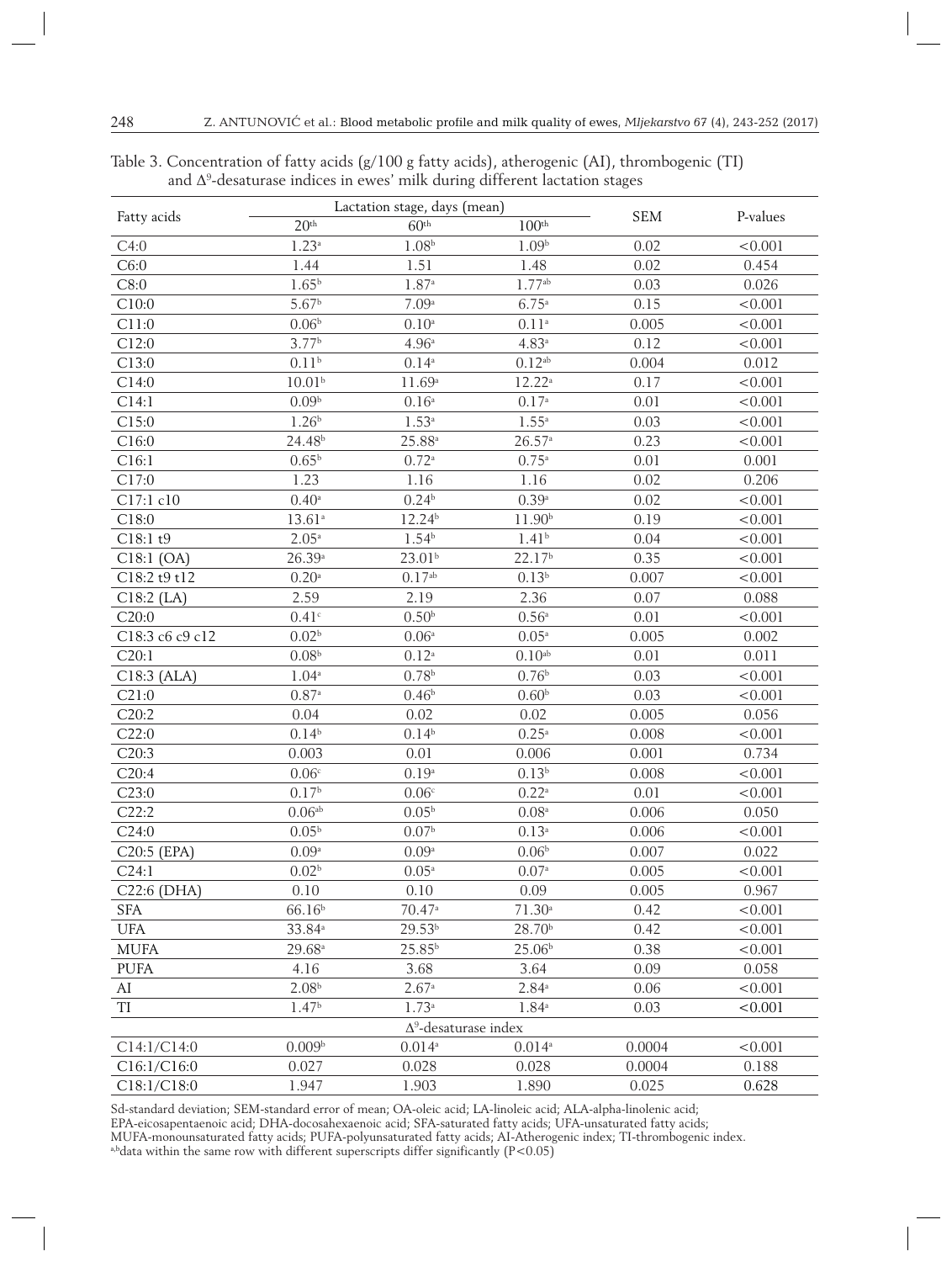In this research, concentration of urea, tryglicerides, Fe and VLDL in ewes' blood significantly increased on the 100<sup>th</sup> day if compared to the 20<sup>th</sup> day. Opposite effect was determined for the concentration of albumin, phosphorus and NEFA (Table 4). In comparison to the mentioned reference values, lower concentrations of Ca, Fe and cholesterol were determined, while the total protein contents were on the lower limit of reference values.

Assessment of ewes' energy status was performed by determining cholesterol, glucose, tryglicerides concentrations, as well as NEFA and BHBA in blood, while concentration of urea, total protein and albumin, as well as activity of CK enzyme were used as an indicator of ewes' protein supply through feed (Antunović et al., 2009). Upon analyzing the concentrations of the above mentioned biochemical parameters in lactating ewes, there were no significant deviations in comparison to the reference values. Such findings indicated satisfactory supply of energy through diets, except on the 20<sup>th</sup> day of lactation. Simultaneously, by analyzing the concentration of urea, total proteins and albumins, as well as CK activity, it was proven that protein supply from diets was satisfied. However, lower concentrations of Fe in blood could be related to its loss through milk, as well as to its deficit in the diets.

Liesgang et al. (2007) determined lower concentration of Ca in ewes' blood after lambing and in early lactation, which might be associated to the increased secretion of Ca through milk and its rearrangement in bones. Antunović et al. (2011) determined a drop down of cholesterol and increased tryglicerides in the blood serum during the lactation, which was explained by the high cholesterol requirements by dams for milk synthesis.

Table 4. Concentration of selected biochemical parameters and enzyme activity in the blood of ewes in organic farming during different lactation stages

|                              |                    | Lactation stage, days (mean) |                     |            |          | Reference              |  |
|------------------------------|--------------------|------------------------------|---------------------|------------|----------|------------------------|--|
| Parameter                    | 20 <sup>th</sup>   | 60 <sup>th</sup>             | 100 <sup>th</sup>   | <b>SEM</b> | P-values | values <sup>1</sup>    |  |
| Glucose, mmol/L              | 4.06               | 3.84                         | 3.71                | 0.058      | 0.127    | 2.78-4.44              |  |
| Urea, mmol/L                 | 3.79 <sup>b</sup>  | 4.23 <sup>ab</sup>           | 4.61 <sup>a</sup>   | 0.119      | 0.017    | 2.86-7.14              |  |
| Total proteins, g/L          | 59.68              | 60.55                        | 59.48               | 0.706      | 0.816    | 60-79                  |  |
| Albumins, g/L                | 26.07a             | $25.23^{ab}$                 | 24.24 <sup>b</sup>  | 0.315      | 0.026    | 24-30                  |  |
| Globulins, g/L               | 33.61              | 35.32                        | 35.24               | 0.624      | 0.517    | $35 - 57$              |  |
| Cholesterol, mmol/L          | 1.31               | 1.32                         | 1.28                | 0.024      | 0.759    | 1.35-1.97              |  |
| Triglyceride, mmol/L         | 0.19 <sup>b</sup>  | $0.21$ <sup>ab</sup>         | $0.23$ <sup>a</sup> | 0.005      | 0.003    | $0.19 - 0.25^2$        |  |
| HDL, mmol/L                  | 0.89               | 0.85                         | 0.83                | 0.015      | 0.304    | $1.09 - 1.182$         |  |
| $LDL$ , mmol/ $L$            | 0.33               | 0.39                         | 0.34                | 0.012      | 0.215    | $0.36 - 0.40^2$        |  |
| VLDL, mmol/L                 | $0.038$ ${\rm a}$  | $0.043^{ab}$                 | 0.047 <sup>b</sup>  | 0.001      | 0.004    | $0.03 - 0.043$         |  |
| Phosphorus-inorganic, mmol/L | $1.86^{\circ}$     | $1.79^{ab}$                  | 1.56 <sup>b</sup>   | 0.043      | 0.020    | 1.62-2.36              |  |
| Ca, mmol/L                   | 2.14               | 2.23                         | 2.21                | 0.020      | 0.232    | 2.88-3.20              |  |
| Mg, mmol/L                   | 0.88               | 0.93                         | 0.92                | 0.009      | 0.052    | $0.90 - 1.263$         |  |
| Fe, $\mu$ mol/L              | 17.01 <sup>b</sup> | $18.34^{ab}$                 | $21.00^{\rm a}$     | 0.744      | 0.027    | 29.7-39.7              |  |
| NEFA, mmol/L                 | $0.35^{a}$         | 0.11 <sup>b</sup>            | 0.13 <sup>b</sup>   | 0.019      | < 0.001  | $> 0.345$ <sup>4</sup> |  |
| BHBA, mmol/L                 | 0.40               | 0.36                         | 0.39                | 0.010      | 0.238    | < 0.8494               |  |
| AST, U/L                     | $112.56^{ab}$      | $120.35^{\circ}$             | 107.04 <sup>b</sup> | 2.388      | 0.010    | 60-280                 |  |
| ALT, U/L                     | 23.29              | 23.08                        | 21.88               | 0.518      | 0.477    | $11-40$                |  |
| ALP, U/L                     | $99.45^{\circ}$    | 126.21 <sup>b</sup>          | 129.70 <sup>b</sup> | 4.369      | 0.006    | 68-387                 |  |
| GGT, U/L                     | 56.42              | 59.09                        | 54.62               | 1.392      | 0.325    | 15-60                  |  |
| CK, U/L                      | 97.82              | 129.87                       | 98.23               | 6.031      | 0.052    | 100-584                |  |

Mean=mean value; SEM=mean standard error

<sup>1</sup>Kaneko et al. (2008); <sup>2</sup>Antunović et al. (2011); <sup>3</sup>Nazifi et al. (2002); <sup>4</sup>Karagiannis et al. (2014);

 HDL-high density lipoprotein, LDL-low density lipoprotein, VLDL- very low density lipoproteins, NEFA-non-esterified fatty acids, BHBA-beta-hydroxybutyrate, AST-aspartate aminotransferase, ALT-alanine aminotransferase, ALP-alkaline phosphatase,

GGT- γ-glutamyl transferase, CK-creatine kinase

a,bdata within the same row with different superscripts differ significantly  $(P<0.05)$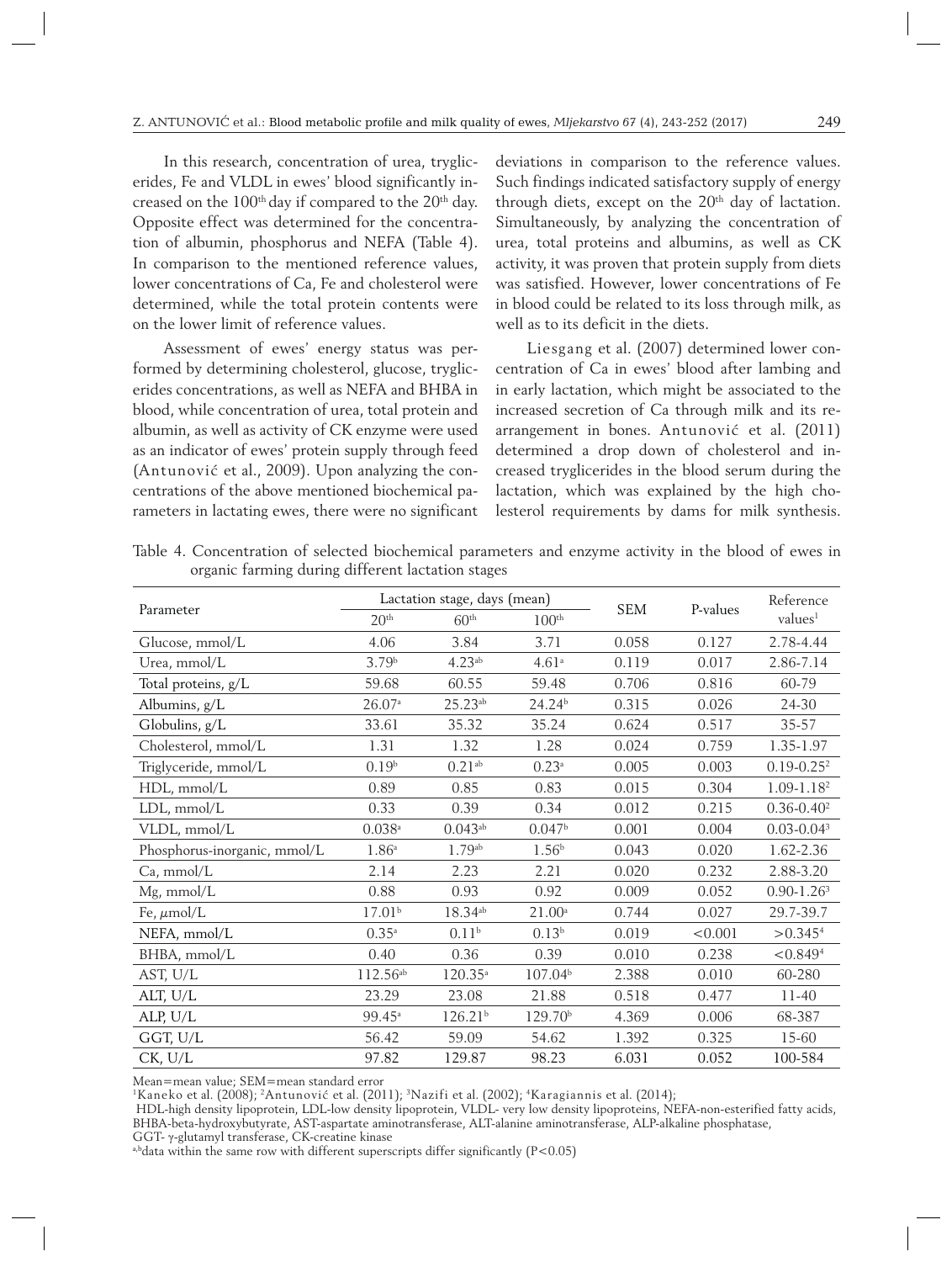Elevated conectrations of triglycerides in the blood of lactating ewes might be associated with negative energy balance that accompanied the increased mobilization of fat in adipose tissue (Sobiech et al. 2008). As a result of the limited liver capacity to export triglycerides as VLDL, the liver storage of triglyceride in the interior of the hepatocytes ends up decreasing triglyceride concentration in the serum (Garcia et al., 2011). As a result, body fat reserves are mobilized into blood in the form of non-esterified fatty acids (NEFAs) under conditions of energy deficit and stress (Sato and Inoue, 2006).

Significantly higher NEFA concentration in ewes' blood suggested a negative energy balance which were characterized by increased mobilization of NEFA from body reserves in ewes during the 20<sup>th</sup> day of lactation. The increase in the NEFA and BHBA concentrations in blood of ewes on the 20th day with decreased glucose in blood could also reflect a low energy intake. The obsereved changes could be related to using glucose for milk lactose synthesis with insufficient dietary supply to maintain blood glucose homeostasis (Roubies et al., 2006). Abdelatif et al. (2009) determined gradual increase of urea concentration in lactating ewes along the lactation, which was presumably related to the increase in feed intake associated with higher nutrient demands. Greater concentration of urea in serum of ewes could also be a result of catabolizing muscle protein when large amounts of body reserves were mobilized (Whitney et al., 2009).

AST enzyme activity was significantly higher on the  $60<sup>th</sup>$  day of lactation, if compared to the  $100<sup>th</sup>$ day, while the ALP activity significantly increased on the  $60<sup>th</sup>$  and  $100<sup>th</sup>$  day, if compared to the  $20<sup>th</sup>$  day of lactation. Such results could be caused by more intense liver function of lactating ewes, to meet the energy and protein requirements for maintenance and milk production (Roubies et al., 2006). Whitaker (1997) reported AST enzymes to be responsible for the protein balance, which was especially important in the period of intensive metabolism during the lactation peak. The activity of other enzymes in ewes´ blood was not significantly different considering different stages of lactation in organic farming. In comparison to the mentioned reference values (Kaneko et al., 2008), the presented research results did not show any deviations in enzymatic activities.

### **Conclusion**

Chemical composition of milk differed among different stages of lactation, thus resulting in the increased content of milk fat, SCC and CFU, as well as in the decreased urea concentration. Furthermore, many changes in milk fatty acid concentration were observed along with the lactation progression. AT and TI were adequate in all stages of lactation, thus resulting in satisfied quality of ewes´ milk produced in organic farming. Concentrations of certain biochemical parameters (NEFA, triglycerides, VLDL cholesterol, as well as Ca and Fe) determined in blood of ewes from organic farming indicated lower deficit of energy on the 20<sup>th</sup> day of lactation, as well as a deficit of calcium and iron, which probably occurred due to higher excretion through milk. Determination of the blood metabolic profile can be used to monitor feeding and health status of ewes in organic farming.

## *Praćenje metaboličkog profila i kvalitete ovčjeg mlijeka tijekom laktacije u ekološkoj proizvodnji*

# **Sažetak**

Cilj istraživanja bio je utvrditi metabolički profil ovaca i kvalitetu ovčjeg mlijeka tijekom laktacije u ekološkoj proizvodnji. Istraživanje je provedeno na 32 ovce Merinolandschaf pasmine u trećoj laktaciji 20., 60. i 100. dana laktacije. U mlijeku je utvrđen udjel suhe tvari bez masti, sadržaj mliječne masti, bjelančevina, laktoze, koncentracija ureje, broj somatskih stanica (SCC) i ukupan broj mikroorganizama (CFU), kao i koncentracija masnih kiselina, aterogeni (AI) i trombogeni (TI) indeksi te indeksi aktivnosti enzima Δ<sup>9</sup> -desaturaze. U serumu ovaca utvrđene su koncentracije minerala (Ca-kalcij, P-anorganski fosfor, Mg-magnezij i Fe-željezo), biokemijskih pokazatelja (urea, glukoza, kolesterol, HDL-kolesterol, LDL-kolesterol, trigliceridi, ukupne bjelančevine, albumin, globulin, NEFA-neesterificirane masne kiseline, BHBA-beta-hidroksibutirat) i aktivnosti enzima (ALT-alanin aminotransferaze, AST-aspartat aminotransferaze, ALP-alkalne fosfataze, CK-kreatin kinaze i GGT-γ-glutamil transferaze).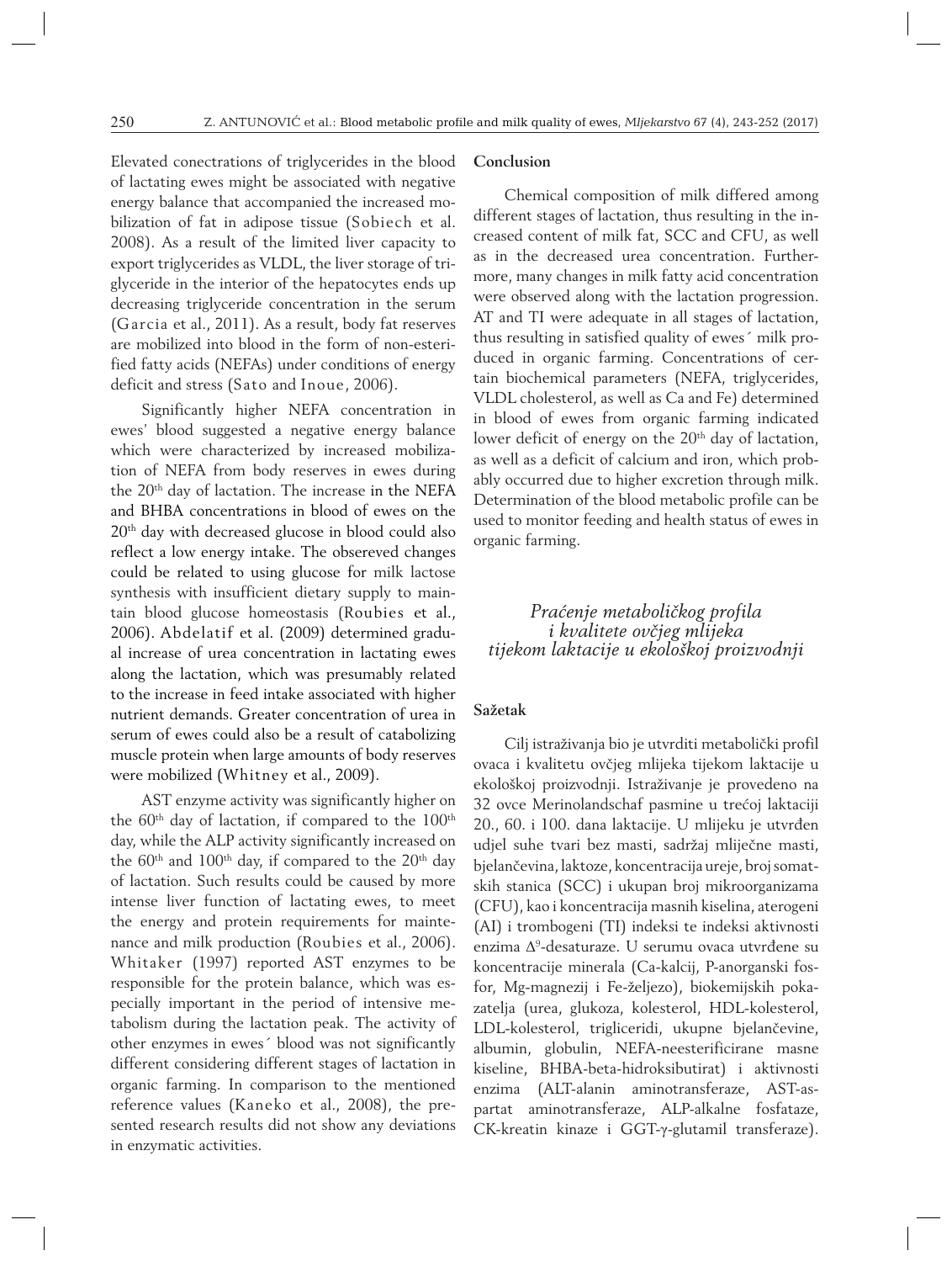Utvrđene su značajne razlike u kemijskom sastavu mlijeka, odnosno povećanje udjela mliječne masti i smanjenje koncentracije ureje, kao i promjene masnokiselinskog sastava mlijeka s napredovanjem laktacije. Broj somatskih stanica i ukupan broj mikroorganizama u mlijeku su rasli s napredovanjem laktacije. Osim toga, vrijednosti AI i TI bile su odgovarajuće u svim stadijima laktacije, što je rezultiralo povoljnoj kvaliteti ovčjeg mlijeka iz ekološke proizvodnje. Utvrđene koncentracije pojedinih biokemijskih pokazatelja (NEFA, triglicerida, VLDL kolesterola, Ca i Fe) u krvi ovaca u ekološkoj proizvodnji ukazuju na slabiju opskrbljenost energijom 20. dana laktacije, kao i smanjenje koncentracije Ca i Fe u krvi, zbog njihovog izlučivanja mlijekom. Prema navedenome, metabolički profil se može koristiti kao pokazatelj hranidbenog i zdravstvenog statusa ovaca u laktaciji u ekološkoj proizvodnji.

*Ključne riječi*: ovčje mlijeko, stadij laktacije, biokemijski pokazatelji, masne kiseline, ekološka proizvodnja

## **Acknowledgement**

The research presented in this paper was performed within the VIP-project financially supported by the Ministry of Agriculture of the Republic of Croatia.

#### **References**

- 1. Abdelatif, A.M., El Nageeb, M.E., Makawi, S.E.A., Fadlalla, A.M. (2009): Blood constituents in cycling, gestation and lactation desert ewes (*Ovis aries*) in relation to dietary supplement. *Global Veterinaria* 3, 248-59.
- 2. Angeles-Hernandez, J.C., Castelan, O.O.A., Ramirez-Perez, A.H., Gonzalez-Ronquillo, M. (2014): Effect of crossbreeding on milk production and composition in dairy sheep under organic management. *Animal Production Science* 54, 1641-1645. http://doi.org/10.1071/AN14214
- 3. Antunović, Z., Šperanda, M., Steiner, Z., Vegara, M., Novoselec, J., Djidara, M. (2009): Blood metabolic profile of Tsigai sheep in organic production. *Krmiva* 51, 207-12.
- 4. Antunović, Z., Novoselec, J., Šperanda, M., Vegara, M., Pavić, V., Mioč, B., Djidara, M. (2011): Changes in biochemical and hematological parameters and metabolic hormones in Tsigai ewes blood in the first third of lactation. *Archiv Tierzucht* 54, 535-545.
- 5. Arfuso, F., Fazio, F., Levanti, M., Rizzo, M., DiPetro, S., Giudice, E., Piccione, G. (2016a): Lipid and lipoprotein changes in dairy cows in response to late pregnancy and the early pospartum period. *Archives Animal Breeding* 59, 429-434. https://doi.org/10.5194/aab-59-429-2016
- 6. Arfuso, F., Fazio, F., Rizzo, M., Marafioti, S., Zanghi, E., Piccione, G. (2016b): Factors affecting the hematological parameters in different goat breeds from Italy. *Annals of Animal Science* 16(3), 743-757. https://doi.org/10.1515/aoas-2015-0094
- 7. Cabiddu, A., Decandia, M., Addis, M., Piredda, G., Pirisi, A., Molle, G. (2005): Managing Mediterranean pastures in order to enhance the level of beneficial fatty acids in sheep milk. *Small Ruminant Research* 59, 169- 180.

https://doi.org/10.1016/j.smallrumres.2005.05.005

- 8. Chilliard, Y. (1993): Dietary fat and adipose tissue metabolism in ruminants, pigs and rodents: A review. *Journal of Dairy Science* 76, 3897-3931. https://doi.org/10.3168/jds.S0022-0302(93)77730-9
- 9. Chilliard, A., Ferlay, A., Rouel, J., Lamberet, G. (2003): A review of nutritional and physiological factors affecting goat milk lipid synthesis and lipolysis. *Journal of Dairy Research* 86, 1751-1770. https://doi.org/10.3168/jds.S0022-0302(03)73761-8
- 10. De la Fuente, L.F., Barbosa, E., Carriedo, J.A., Gonzalo, C., Arenas, R., Fresno, J.M., San Primitivo, F. (2009): Factors influencing variation of fatty acids content in ovine milk. *Journal of Dairy Science* 92, 3791-3799. https://doi.org/10.3168/jds.2009-2151.
- 11. European Union (EU) 2007. Council Regulation (EC) No. 834/2007 on organic production and labeling of organic products with regard to organic production, labeling and control. Official Journal of the European Union. Available from: http://32007R0834.
- 12. Garcia, A.M.B., Cardoso, F.C., Campos, R., Thedy, D.X., Gonzalez, F.H.D. (2011): Metabolic evaluation of dairy cows submitted to three different strategies to decrease the effects of negative energy balance in early postpartum. *Pesquisa Veterinaria Brasileira* 31(1), 11- 17.

https://doi.org/10.1590/S0100-736X2011001300003

- 13. Herdth, T.H., Rumbeiha, W., Braselton, W.E. (2000): The use of blood analyses to evaluate mineral status in livestock. *Veterinary Clinics of North America: Food Animal Practice* 16, 423-444. https://doi.org/10.1016/S0749-0720(15)30078-5
- 14. Kaneko, J.J., Harvey, J.W., Bruss, M.L. (2008): Clinical Biochemistry of Domestic Animals. Elsevier, Amsterdam, 932.
- 15. Karagiannis, I., Panousis, N., Kiossis, E., Tsakmakidis, I., Lafi, S., Arsenos, G., Boscos, C., Brozos, C. (2014): Associations of pre-lambing body condition score and serum β-hydrohybutyric acid and non-esterified fatty acids concentrations with periparturient health of Chios dairy ewes. *Small Ruminant Research* 120, 164-173. https://doi.org/10.1016/j.smallrumres.2014.05.001